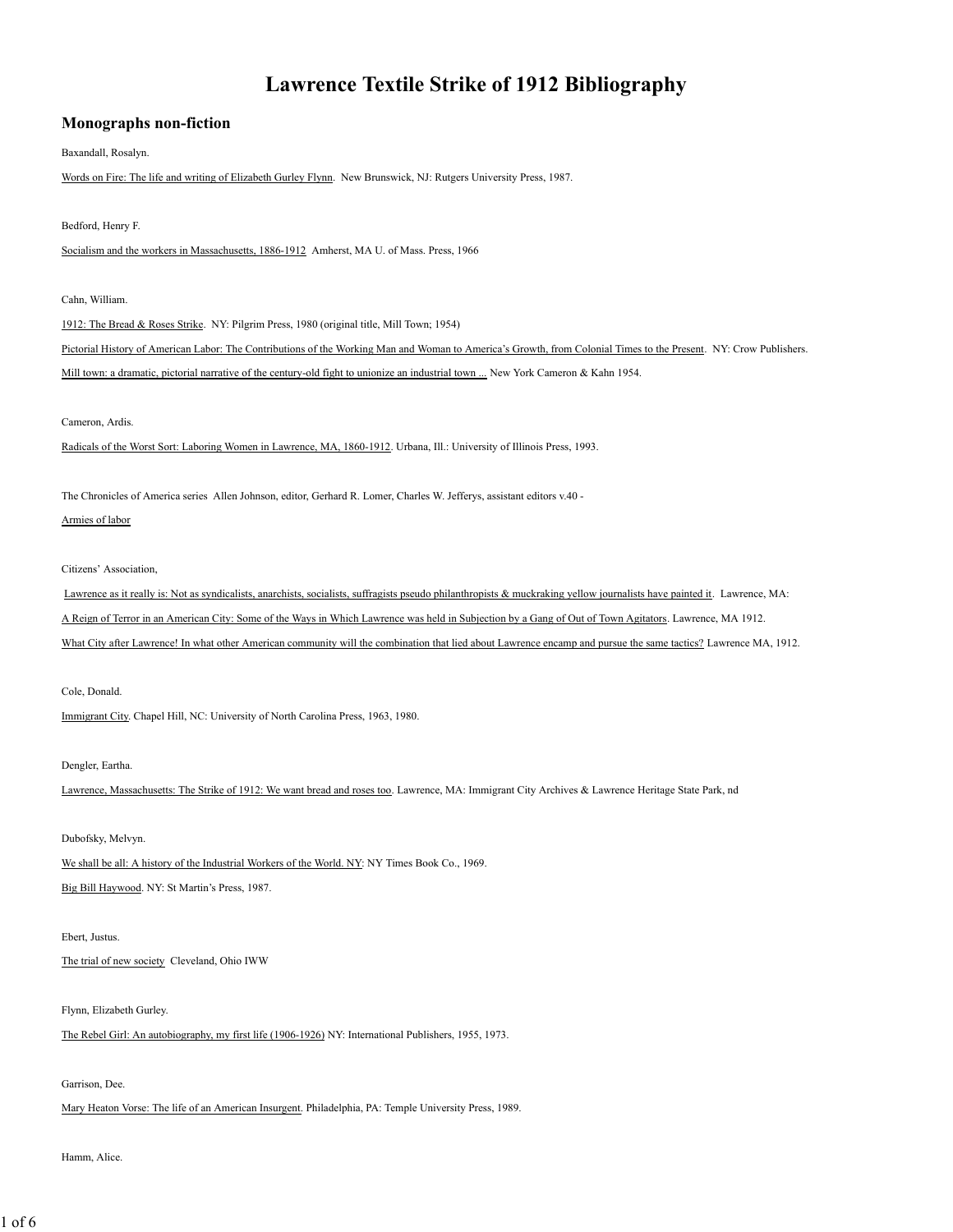Exploring the dangerous trades; the autobiography of Alice Hamilton, M.D. Boston, 1943.

#### Haywood, William

Bill Haywood's Book: The Autobiography of Big Bill Haywood. NY, 1929.Holland, Ruth Mill Child: The story of child labor in America.NY: Crowell Collier Press, 1970.

Kornbluh, Joyce L., ed.

Rebel Voice: An IWW Anthology. Ann Arbor, Mich.: University of Michigan Press, 1964.

Laudani, Philip A.

Essays in time 2002.

Lawrence, Massachusetts: a story of protest, patriotism, thanksgiving and truth. Lawrence, Mass.: Eagle Tribune Print, [1912]

Life and Times in Immigrant City: Memories of the textile town. A booklet commemorating the second Massachusetts History Workshop. Merrimack Valley Textile Museum Amalgamated Clothes and Textile Workers Union, with a grant from MA Foundation for the Humanities and Public Policy.Lawrence, MA, October 12, 1980.

#### Moran, Bill.

The belles of New England: the women of the textile mills and the families whose wealth they wove New York 2002.

Neill, Charles P., U.S. Commissioner of Labor.

Report on Strike of Textile Workers in Lawrence, Massachusetts in 1912, 62nd Congress, Second Session, Senate Document #870, Washington, DC: Government Printing Office.

Roddy, Edward G.,

Mills, Mansions, and Mergers: The Life of William Madison Wood. North Andover, MA: Merrimack Valley Textile Museum, 1982.

Salvatore, Nicholas.

Eugene V. Debs. Urbana, Ill.: Univ. of Illinois Press, 1982.

Sanger, Margaret.

An Autobiography. NY: W.W. Norton, 1938.

Seeger, Pete & Bob Reiser.

Carry it On: The story of America's Working People in Song and Picture. Bethlehem, PA: A Sing Out Publication, 1985, 1991.

Todd, Robert & Frank Sanborn.

The Report of the Lawrence Survey… Andover, MA: Andover Press, The White Fund. 1911.

United States. Army. Massachusetts Infantry Regiment, 1st.

The busy bee: Strike special. 1912.

#### Watson, Bruce.

Bread and roses: mills, migrants, and the struggle for the American dream New York, Viking, 2005.

Werstein, Irving.

Pie in the Sky: The Wobblies and their times, NY: Delacorte Press, 1969.

Yellen, Samuel.

American Labor Struggles. New York: Harcourt, Brace and Co. [1936]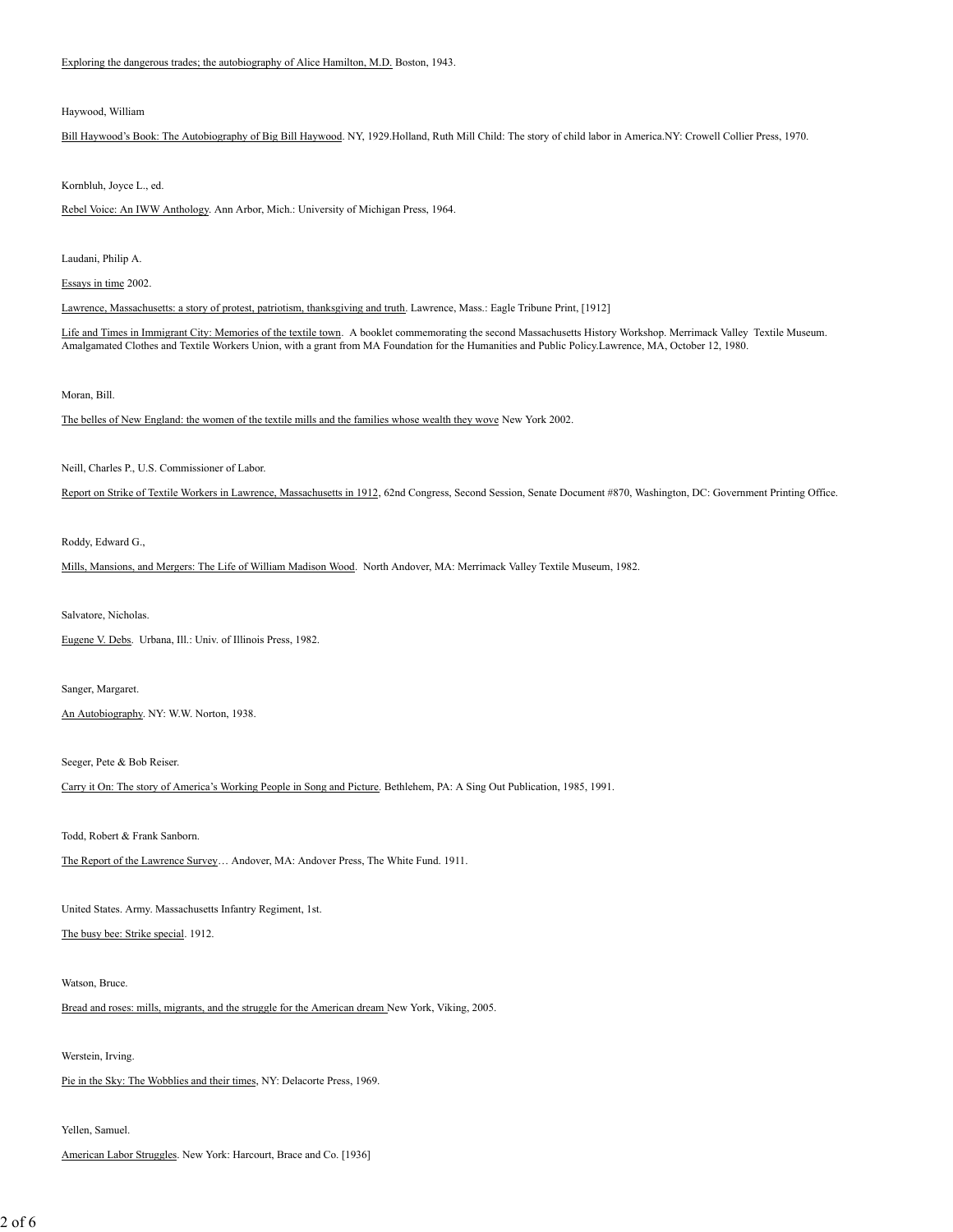Zwick, Jim

Bread and roses: the lost histories of a slogan and a poem 2002

## **Articles**

| Author                  | Title                                                                                                                                | Journal                               | Date          | Page #s    |
|-------------------------|--------------------------------------------------------------------------------------------------------------------------------------|---------------------------------------|---------------|------------|
| Cahn, William           | Labor in the World War I era                                                                                                         | A pictorial history of American labor | 1972          | 211-215    |
| Baker, Ray Stannard     | The revolutionary strike                                                                                                             | American magazine                     |               | 19-30      |
| Deland, Lorin F.        | The Lawrence strike: a study                                                                                                         | <b>Atlantic Monthly</b>               | May 1912      | 694-705    |
|                         | Various                                                                                                                              | <b>Boston Globe</b>                   | 1988 1995     |            |
|                         | Lawrence as it really is                                                                                                             | Citizens Association of Lawrence      | 1912          |            |
|                         | What city after Lawrence                                                                                                             | Citizens Association of Lawrence      | 1912          |            |
|                         | Reign of terror in an American City                                                                                                  | Citizens Association of Lawrence      | 1912          |            |
| Child, Richard Washburn | Who's violent? The judiciary, the militia, the police, or the labor<br>leaders? Ettor and Giovanetti are still in jail without trial | Collier's Weekly                      | June 29, 1912 | 12, 13, 22 |
| Corcoran, Theresa       | Vida Scudder and the Lawrence Textile Strike                                                                                         | Essex Institute Historical Coll.      | July 1979     |            |
|                         | Various articles                                                                                                                     | <b>Evening Tribune</b>                |               |            |
| Vorse, Mary Heaton      | Trouble at Lawrence                                                                                                                  | Harpers Weekly                        | March 16,1912 | $10 - 11$  |
| Marcy, Mary E.          | The battle for bread at Lawrence                                                                                                     | <b>International Socialist Review</b> | Mar. 1912     | 522-543    |
|                         | The legacy of the 1912 Lawrence Textile Strike                                                                                       | Labor Unity ACTW                      | 1980          | 11-14      |
|                         | Work and wages at Lawrence                                                                                                           | Literary Digest                       | July 20, 1912 | 89         |
|                         | Dynamite in the Lawrence Strike                                                                                                      | Literary Digest                       | Dec. 14, 1912 | 407        |
|                         | The Lawrence strike children                                                                                                         | <b>Literary Digest</b>                | March 9, 1912 | 471-472    |
|                         | Bread and roses day in Lawrence: 1199 co-sponsors April 27<br>commemoration of 1912 strike.                                          | 1199 News                             | April 1980    |            |
| Pratt, Walter Merriam   | The Lawrence Revolution                                                                                                              | New England Magazine                  | Mar. 1912     | $7 - 16$   |
|                         | One striker killed; two leaders held                                                                                                 | New York Times                        | Jan. 31, 1912 |            |
| Lauck, W. Jett          | The lesson from Lawrence                                                                                                             | North American Review                 | 1912          | 665-672    |
| Fosdick, Harry          | After the strike-in Lawrence                                                                                                         | The Outlook                           | June 15, 1912 | 340-46     |
|                         | The Salem trial of the Lawrence case                                                                                                 | The Outlook                           | Dec. 7, 1912  | 739-740    |
|                         | The exoneration of William M Wood                                                                                                    | The Outlook                           | June 21, 1913 | 351-352    |
|                         | The IWW pageant                                                                                                                      | The Outlook                           | June 21, 1913 | 352-353    |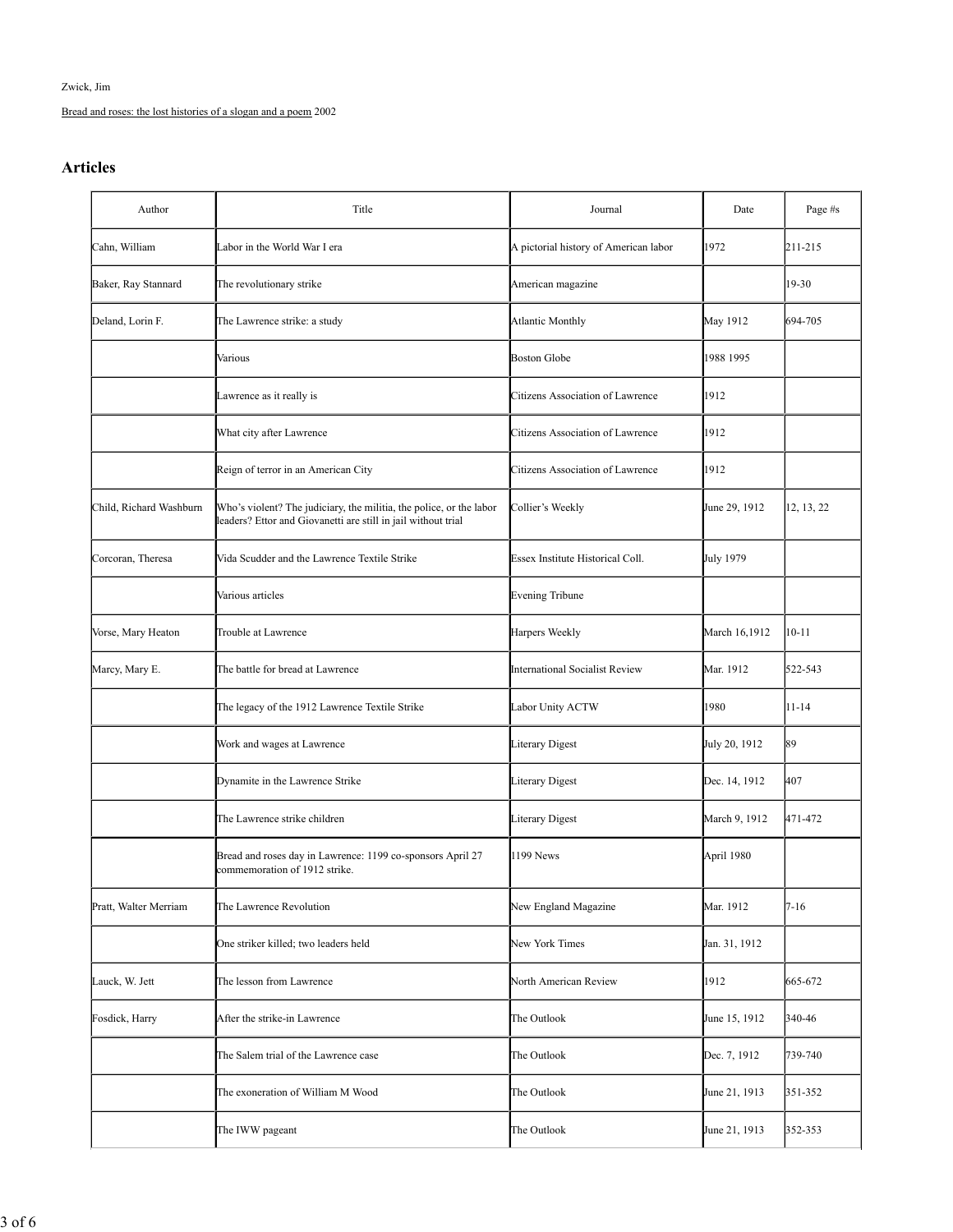|                                          | The aftermath of the strike                      | The Outlook        | June 1, 1912  | 237-238          |
|------------------------------------------|--------------------------------------------------|--------------------|---------------|------------------|
|                                          | Poet of the IWW                                  | The Outlook        | June 5, 1913  | 504-506          |
| Werstein, Irving                         | The Lawrence Strike                              | Pie in the sky     | 1969          | 67-85<br>131-134 |
|                                          | How the other half lives                         | Practical politics | March 9, 1912 |                  |
| Maurer, Carol                            | A more perfect union hall                        | Preservation       | Sept. 2000    | $52 - 55$        |
|                                          | Congress and the Lawrence strike                 | The Protectionist  | April 1912    | 678-682          |
| Chalmers, Thomas                         | Some Problems presented by the Lawrence strike   | The Protectionist  | April 1912    | 679-682          |
| Marvin, T.O.                             | Handling the Lawrence strike                     | The Protectionist  | April 1912    | 657-659          |
| Hamilton, Rev. Frederick<br>W.           | Lessons from Lawrence                            | The Protectionist  | April 1912    | 684-686          |
|                                          | Misrepresentation of conditions in Lawrence      | The Protectionist  | April 1912    | 698-699          |
|                                          | The public and the wage increases                | The Protectionist  | April 1912    | 688-689          |
| O'Sullivan, Mary K.                      | The labor war at Lawrence                        | The Survey         | April 6, 1912 | 72-74            |
|                                          | Statements by people who took part               | The Survey         | April 6, 1912 | 75-77            |
| Scudder, Prof. Vida D.                   | For justice sake                                 | The Survey         | April 6, 1912 | 77-79            |
| Lawrence Textile Workers<br>Strike Comm. | Lawrence and the Industrial Workers of the World | The Survey         | April 6, 1912 | 79-80            |
|                                          | Lawrence demonstration strike                    | The Survey         | Oct. 12, 1912 | 53               |
|                                          | Special forces                                   | The Survey         | April 6, 1912 | $1-2$            |
| Weyl, Walter E.                          | It is time to know                               | The Survey         | April 6, 1912 | 65-67            |
| Woods, Robert A.                         | The breadth and depth of the Lawrence outcome    | The Survey         | April 6, 1912 | 67-68            |
| Ford, James                              | The cooperative Franco-Belge of Lawrence         | The Survey         | April 6, 1912 | 68-70            |
| Carstens, C.C.                           | The children's exodus from Lawrence              | The Survey         | April 6, 1912 | 70-71            |
|                                          | Two hours, reduced wages, and a strike           | The Survey         | Jan. 27, 1912 | 1633             |
| Palmer, Lewis E.                         | A strike for four loaves of bread                | The Survey         | Feb. 3, 1912  | 1690-1697        |
|                                          | The causes of the strike                         | The Survey         | Jan. 27, 1912 | 1634             |
| Lauck, W. J.                             | The significance of the situation in Lawrence    | The Survey         | Feb. 17, 1912 | 1772-1774        |
|                                          | The embargo of the strike children               | The Survey         | Mar. 2, 1912  | 1822             |
| Lovejoy, Owen R.                         | Right of free speech in Lawrence                 | The Survey         | Mar. 9, 1912  | 1904-1912        |
|                                          | The trend of things                              | The Survey         | Mar. 9, 1912  | 1913-1915        |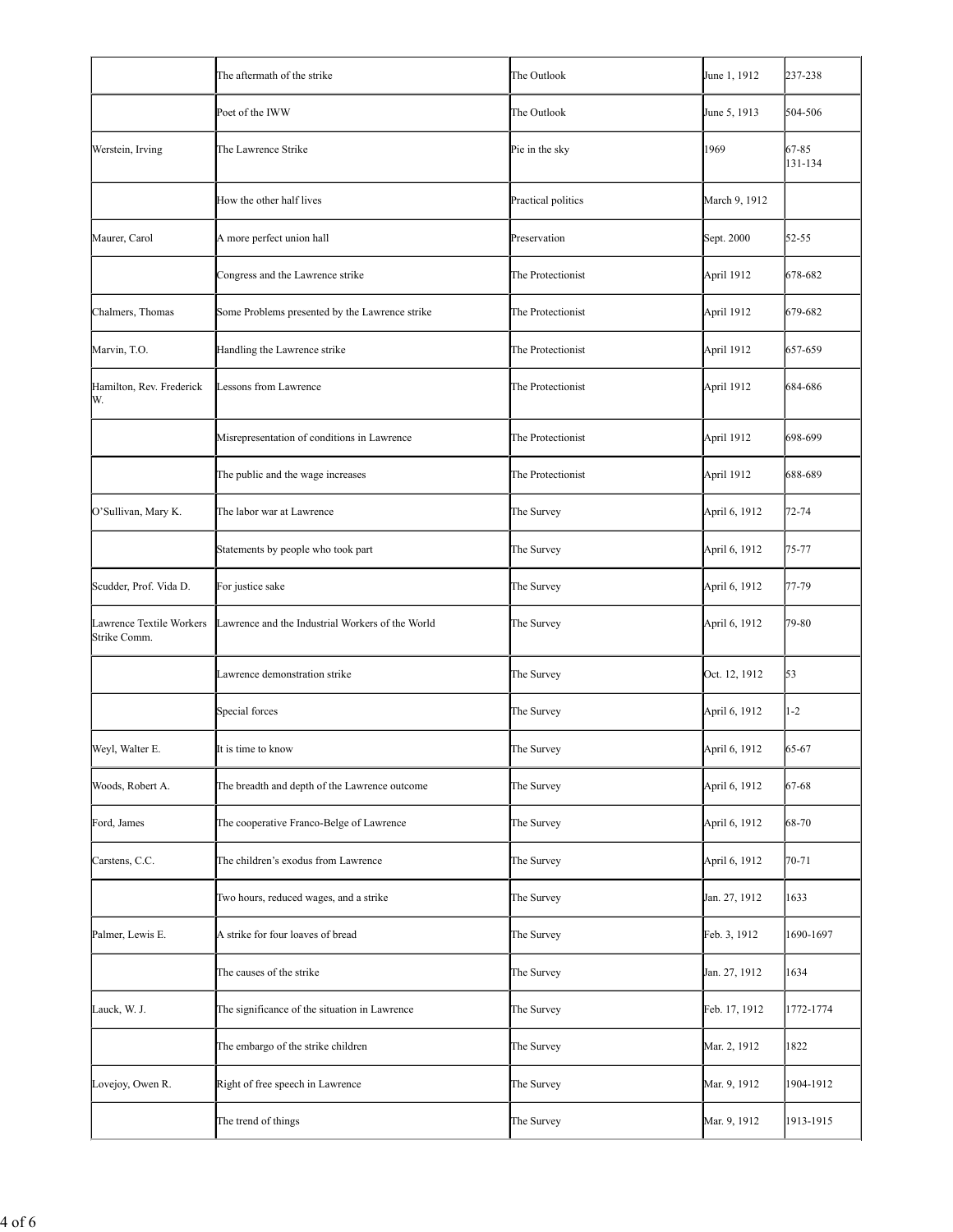| Woods, Robert A.    | The clod stirs                          | The Survey | Mar. 16, 1912 | 1929-1932 |
|---------------------|-----------------------------------------|------------|---------------|-----------|
| Sumner, Mary Brown  | The broad silk weavers of Paterson      | The Survey | Mar. 16, 1912 | 1932-1935 |
| Leupp, Constance D. | The Lawrence strike hearings            | The Survey | Mar. 23, 1912 | 1953-1954 |
| Clark, Earle        | Wages in cotton mills at home an abroad | The Survey | Mar. 23, 1912 | 1957-1958 |
| Rowell, Wilbur E.   | The Lawrence strike                     | The Survey | Mar. 23, 1912 | 1958-1960 |
|                     | The Lawrence settlement                 | The Survey | Mar. 23, 1912 | 1949-1950 |
| Brewster, Edwin T.  | Free speech in Lawrence                 | The Survey | Mar. 30, 1912 | 2015-2016 |
|                     | Ettor in jail: strike goes on           | The Survey | Feb. 10, 1912 | 1726-1727 |

## **Manuscripts and theses**

Armitage, Mary.

Problems with mythmaking: Why Lawrence's strike of 1912 should not be called the "Bread and Roses Strike". Ms. Nd.

Arnold, Dexter Philip

A row of bricks": worker activism in the Merrimack Valley textile industry, 1912-1922 Ph.D. thesis U. of Wisconsin 1985

Benanti, Carl Joseph.

Lawrence Textile Strike of 1912: Contributions of the Italian Community. History Thesis, Merrimack College, Feb. 16, 1988

Caggiano, Joyce Christine

"No God, no master" the strike in Lawrence, Massachusetts 1912 Union Institute 2000

Davidson, Mark B.

The Lawrence textile strike and the Boston elevated strike: the AFL and the IWW in Massachusetts during the progressive era Senior Honors thesis Brandeis University 1986

Greer, Cora Coggins

Economic class struggle in a one industry town: the Lawrence textile strike of 1912 Honor's Thesis Smith College 1958

Hulburd, Lloyd Fuller,

Lawrence, Massachusetts: the textile strike of 1912 University of Vermont 1979

Kamien, Evan

The mills of Lawrence, Massachusetts 2003.

Kiamie, Fred.

Early Industrial relations on Lawrence, Massachusetts. Thesis, Boston University, 1951.

Kingston, Richard J.

IWW in the east Masters thesis Central Connecticut State College 1982

Ouellete, Emile M.

A history of the Lawrence Strike of 1912. Thesis, St. John's University, 1951.